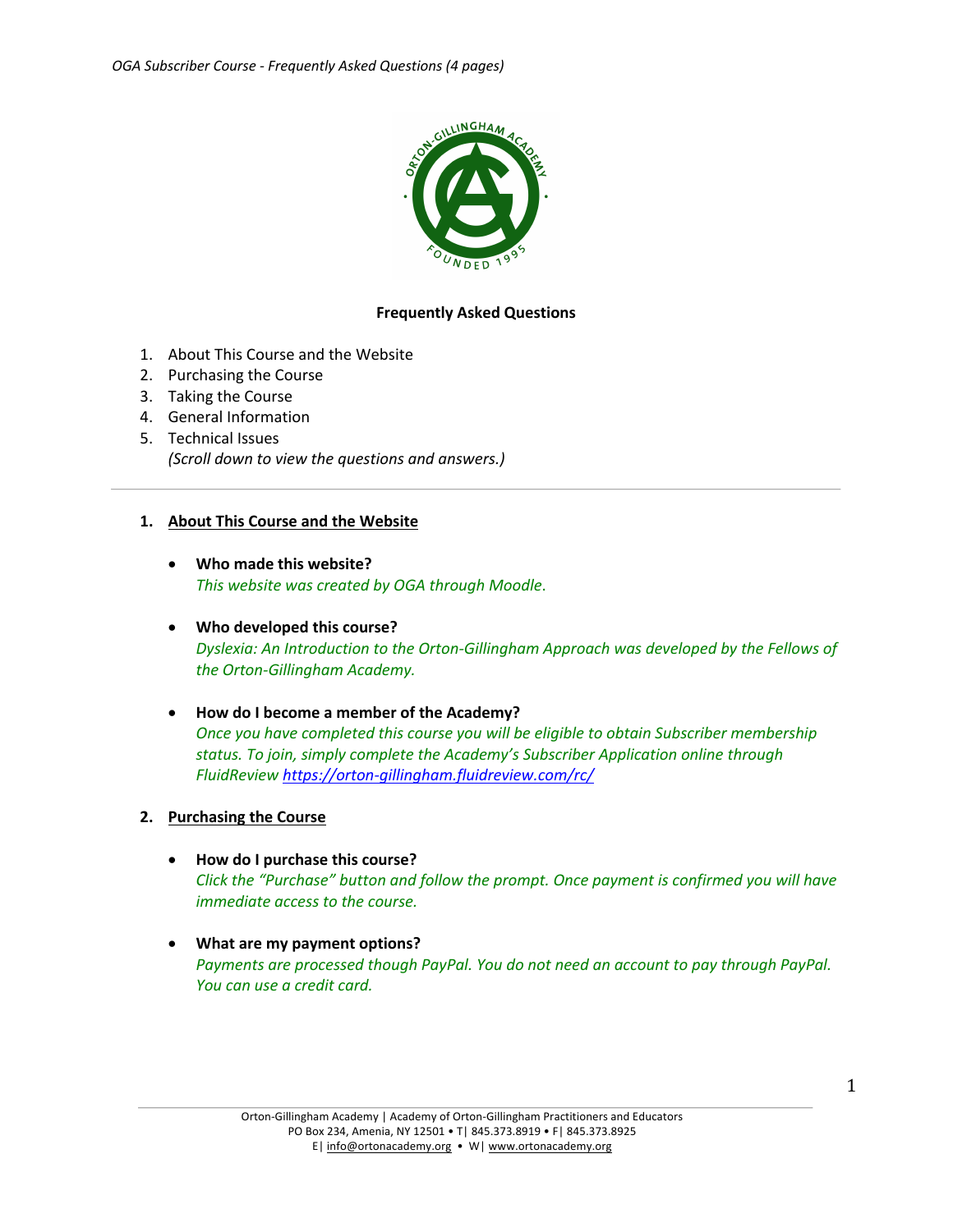- **I'm purchasing from outside the US. How much does the course cost?** *The course is USD \$49. For all other countries, your credit card company will convert your charge at the prevailing exchange rates. If you have questions regarding the exchange rate, please contact your credit card company.*
- **Can I use a Purchase Order?**  *Yes. Please contact the Academy office to arrange for this transaction: 845.373.8919.*
- **How long do I have access to the course?** *You have access to course materials for six months from the date of purchase.*

# **3. Taking the Course**

- **How do I access the course?** *After you log into your account, you will be taken directly to the Course Outline. From there, you can access the lessons for the course.*
- **How long will it take to complete this course?** *The course should take approximately 10 hours to complete. You will have access to the course materials for six months from the date of purchase.*
- **Is there a limit to the amount of time I can spend on a lesson?** *No, there is no limit.*
- **If I am unable to finish a lesson all at once, can I come back to where I left off and complete it later?**

*Yes. Simply click on the "Log Out" button in the top right-hand navigation when you want to*  leave. The next time you log in, use the Course Outline to return to the lesson where you left *off.*

- **Can I return to a completed lesson?** *Yes. To return to a completed lesson, go to the Course Outline and click on the lesson title.*
- **How do I complete the course once I have finished all the lessons?**  *Completing the last lesson, Lesson 10, will automatically complete the course.*
- **When should I expect my Certificate of Completion?** *You will receive an email with in 1 day with the certificate of completion. This does not automatically make you a member of the Academy. If you would like to become a member of the Academy, please fill out the online application at https://orton-gillingham.fluidreview.com/rc/ The yearly dues are \$50.*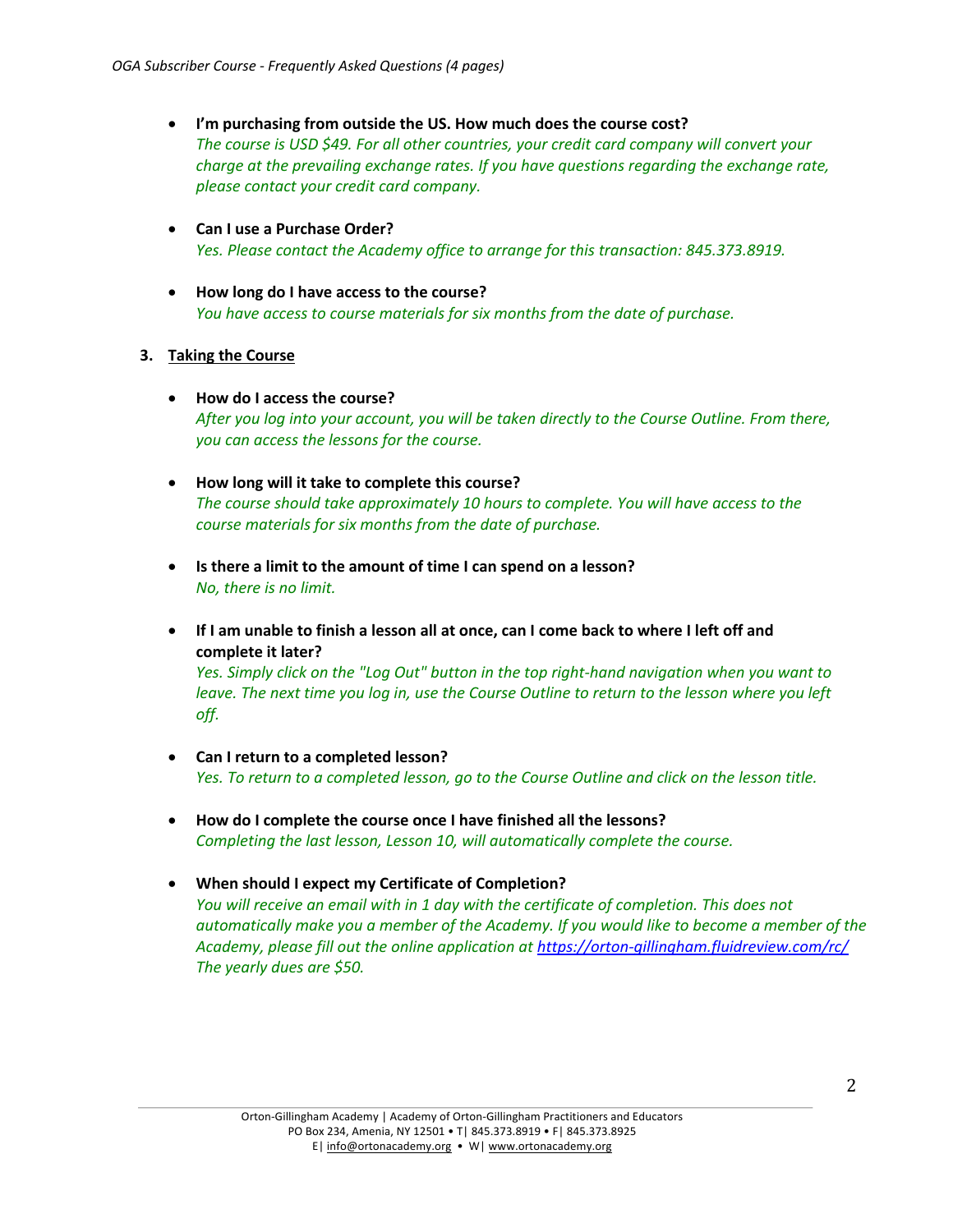## • **Does this class count toward OG Certification?**

*This is a Subscriber member course. It will qualify you to become a Subscriber member of the Orton-Gillingham Academy, and may count toward certification.* 

*A "Subscriber member" must have completed an Academy approved course of at least 6 hours that provides an overview of the Orton-Gillingham Approach, the phonology and structure of English, characteristics of dyslexia, multisensory teaching, and a lesson demonstration.* 

- **What are the member benefits of becoming a Subscriber member?** 
	- *Every member receives our biannual newsletter.*
	- *Access to and being listed on our online Membership Directory.*
	- *Opportunities to learn about job listings by our Accredited Schools, Camps and Clinics and other positions on our website.*
	- *Membership discounts for the Academy's Spring Conference.*
- **Does this class carry graduate credit?** *No, this class does not carry graduate credits.*
- **Does this course count toward Continuing Education?** *Please contact your School District or Continuing Education coordinator to determine if this course qualifies.*

### • **Is this class graded?**

*No, this course is not graded. You will be asked to take a pre- and posttest as well as complete a variety of multiple-choice, true/false, and short answer activities. Please be sure to finish each lesson before continuing to the next one.* 

- **Do my colleagues and I need to log in at the same time?** *Students can log on at whatever time they find convenient. Each individual is given a separate username and password.*
- **I would like to become an Academy member.** *Please visit the AOGPE website for information on certification: https://www.ortonacademy.org/training-certification/introductory-level/*
- **Can I access the course even after I have finished all of the lesson?** *Completing the course does not end your access to the lessons. You have access to the course up to six months from the date of the purchase; when you log in, you will be told when your access expires*.